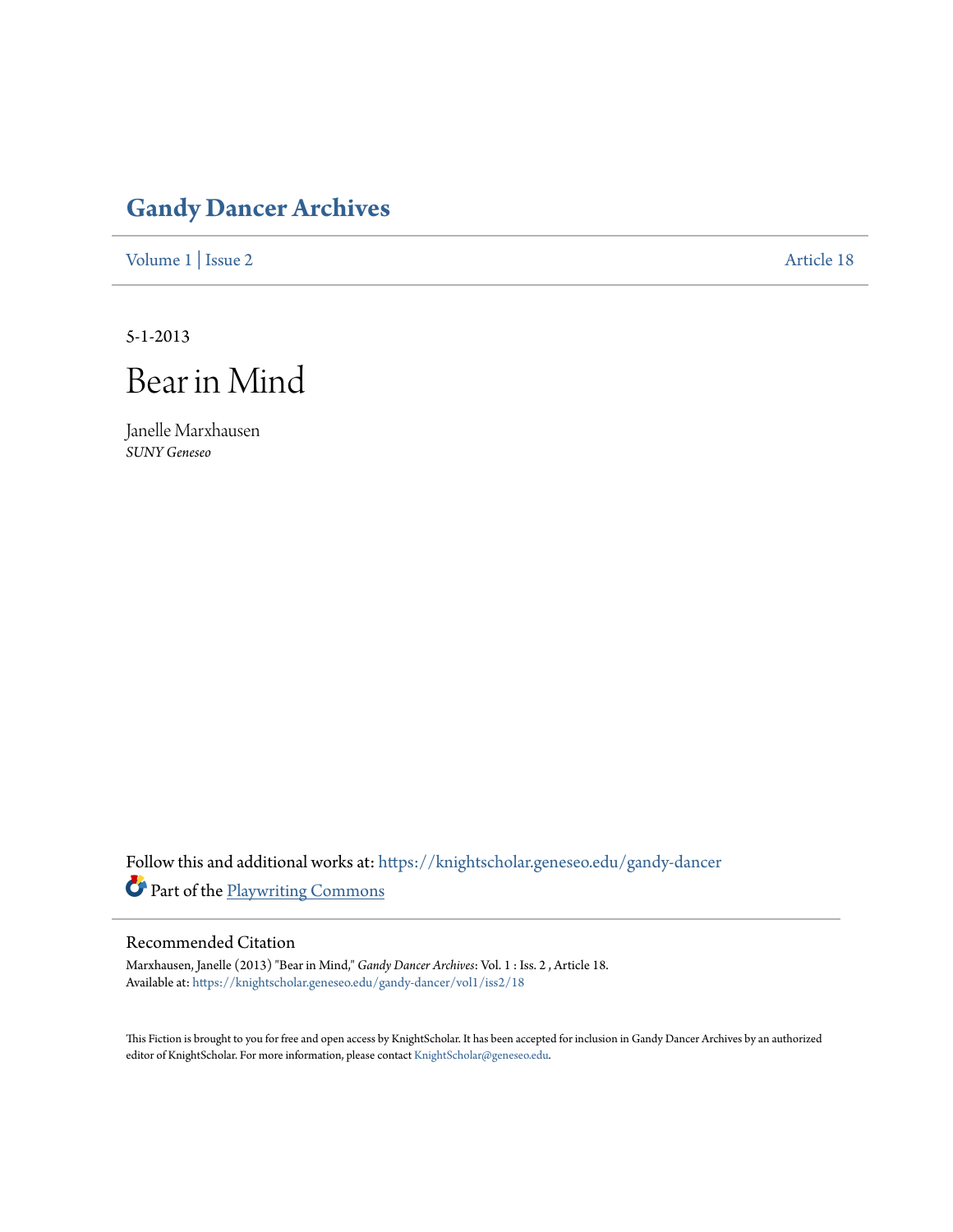# **Bear In Mind**

#### INT. A 1990 RED JETTA – EVENING

*The iconic Brown University bear logo takes the form of a car window sticker right below PATRICIA'S sleeping face. Her head rests against the window in the backseat. MR. VERICK is driving. MRS. VERICK is purposefully flipping through a stack of pamphlets that say things like "All prospective students are welcome," and "Learn more about the #1 Community College in the country!"*

*She finds a particularly interesting fact in one of the pamphlets and mutters something inaudible to Mr. Verick.*

#### MR. VERICK

That's great hon.

## MRS. VERICK

*(in a foreign accent)*

I heard that they are having a college seminar in the High School tomorrow. You should definitely go.

*Patricia's eyes flutter open. She sits up and starts to rotate a mug that a moment before was resting slackly in her hands. Its lettering reads, "Community College of Rhode Island."*

#### PATRICIA

Mom, I'm sorry. I just really don't see the point in applying anywhere else. She turns to look at herself in the fogged up car window.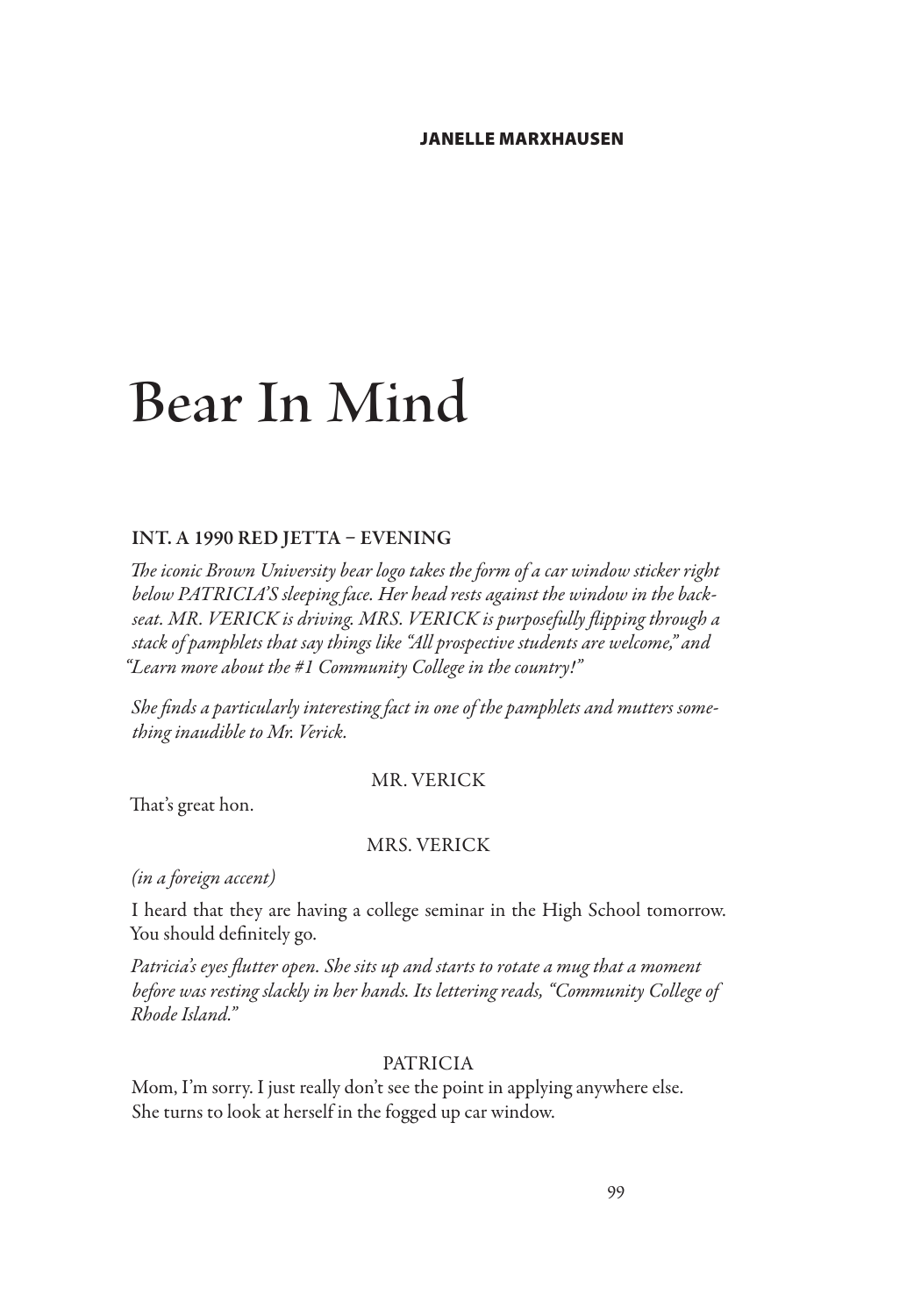Why didn't you tell me how badly this headband clashes with my hair?

*Patricia tugs off the gold headband she's wearing and tucks a lock of her shiny auburn hair behind an ear.*

## MRS. VERICK

*(cautiously)*

Honey, we all know where you are probably going to go, but-

#### PATRICIA

*(defensive)*

But what? You don't think I'll get in? It's the only school I would ever go to, so I really hope I do.

*Patricia starts to fiddle with the mug more nervously, tearing at the lettering. Mrs. Verick ceases her frantic pamphlet rifling.*

## MRS. VERICK

#### *( firmly; without turning to face her)*

Patricia, of course I think you will get in. I just think it would be smart to apply to a few schools around here. Are you not curious about even just *looking* at other places?

## PATRICIA

#### *(annoyed)*

*Looking?* I can *look* at Vera Wang's new fall line, or Gwen's new couture faux fleece collection. But you can't just look at colleges. You have to *know* them. I *know* Brown. And I *know* I'm going to get in.

#### MRS. VERICK

Your father and I both know that you can get in, Patricia. But it's expensive.

#### MR. VERICK

It's not that expensive.

#### MRS. VERICK

#### *(directly to her husband)*

Yes it is. The cost of tuition is probably much higher than it was when you went there in the stone age, Richard.

*A short silence.*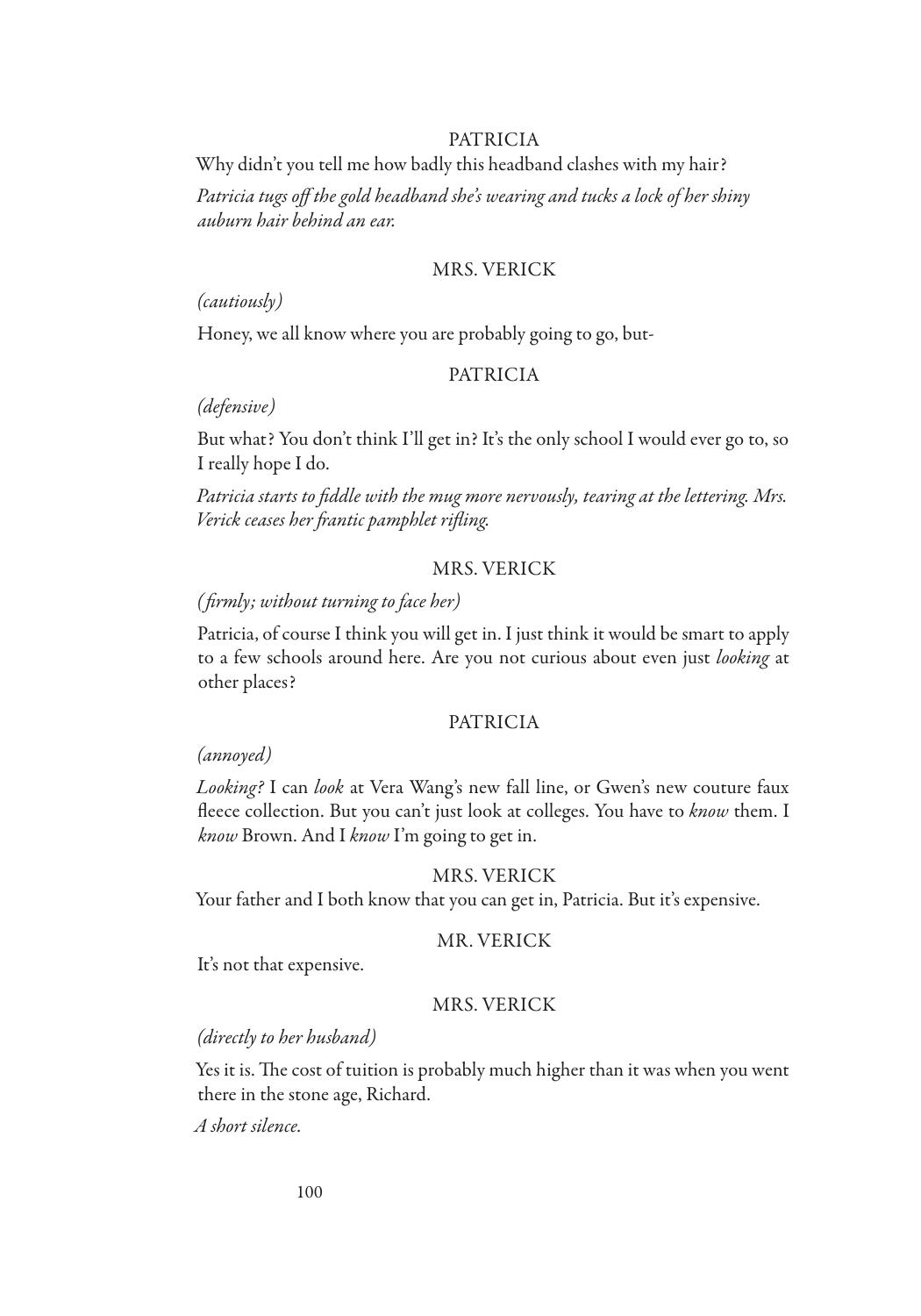## MRS. VERICK

Look, wasn't today fun? Can't we just look at a few more schools? Don't you want to play the- um- um- how do you say it? Play the game?

## MR. VERICK

It's the field. Play the field.

## MRS. VERICK

Yes! Play the field! Don't you want to play the field? Just to see what is out there? Look, I'm not trying to tell you what to do, I just think you're being a *little* narrow-minded about this Brown thing.

*A pause. Patricia is thinking.*

#### PATRICIA

*(snorting)*

Play the *game*? That's one I've never heard from you before. Mr. Verick starts to chuckle as well.

## MR. VERICK

Right? That was almost as bad as "cut to the race." *Mr. Verick and Patricia snicker meanly.*

#### MRS. VERICK

Hey! Stop! Patricia, do not change the subject. I want you to answer my question. This is very important.

## PATRICIA

Okay, okay, relax. I'll *look*.

*Patricia holds out her hand for the pamphlets and then starts to sort through them carelessly. After about ten seconds she starts trying to flip through her fashion magazines and the pamphlets at the same time.*

#### PATRICIA

But you guys know where I want to go. And remember you promised that if I got that journalism scholarship-

## MR. VERICK

With a scholarship you could go to college on Mars and we wouldn't care.

## MRS. VERICK

I'm not so sure about Mars. What I want to know is where this obsession with Brown University came from.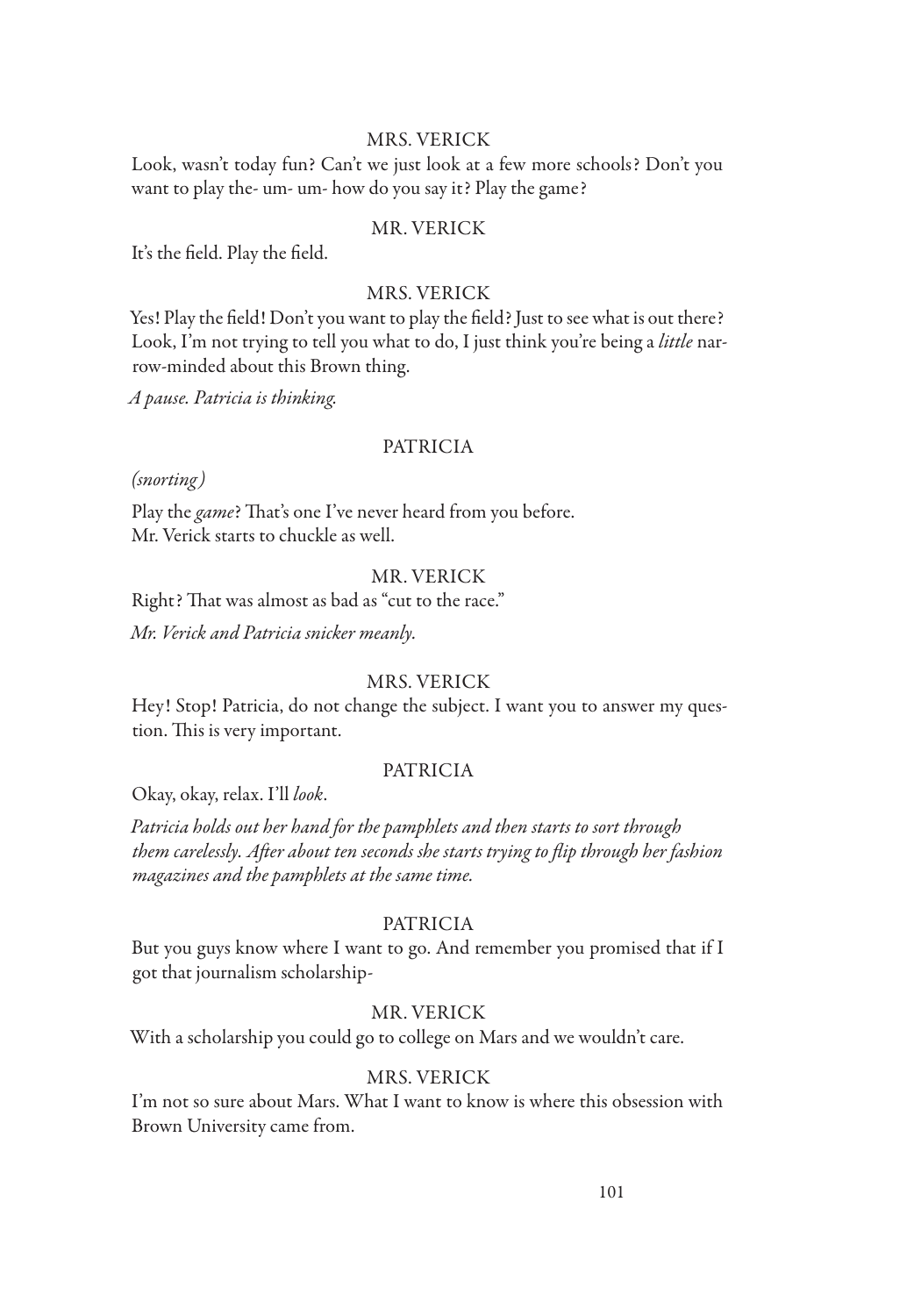## MR. VERICK

*(chuckling)*

I can't remember a time when she didn't want to go.

## MRS. VERICK

Aye, I know. But why? I forgot how this even started.

#### PATRICIA

*(interjecting)*

I'm going to be a writer. Just like Dad. But I'm going to be famous.

#### MRS. VERICK

Richard aye, of course, this is all your fault. And now our baby wants to go all the way to Rhode Island-

## MR. VERICK

But Brown is a wonderful school! And it's not even a two hour car ride-

## MRS. VERICK

Don't *talk* to me about car rides! Now she thinks she has to be a writer and you know how she gets-

*Patricia opens up a pamphlet and starts to read it more intently. Something obviously catches her eye.*

## PATRICIA

Hey, there's a lot of stuff in here about extra-curriculars…

#### MRS. VERICK

Yes, I know. But I'm sure you'll be fine. You're always writing for that newspaper in school, so don't worry about it. Have you talked to Alice about-

#### PATRICIA

Dad, how involved were you in High School?

#### MR. VERICK

Oh well you know, I didn't know I wanted to go to Brown until very late but-

#### PATRICIA

*(cutting him off )* But how involved were you?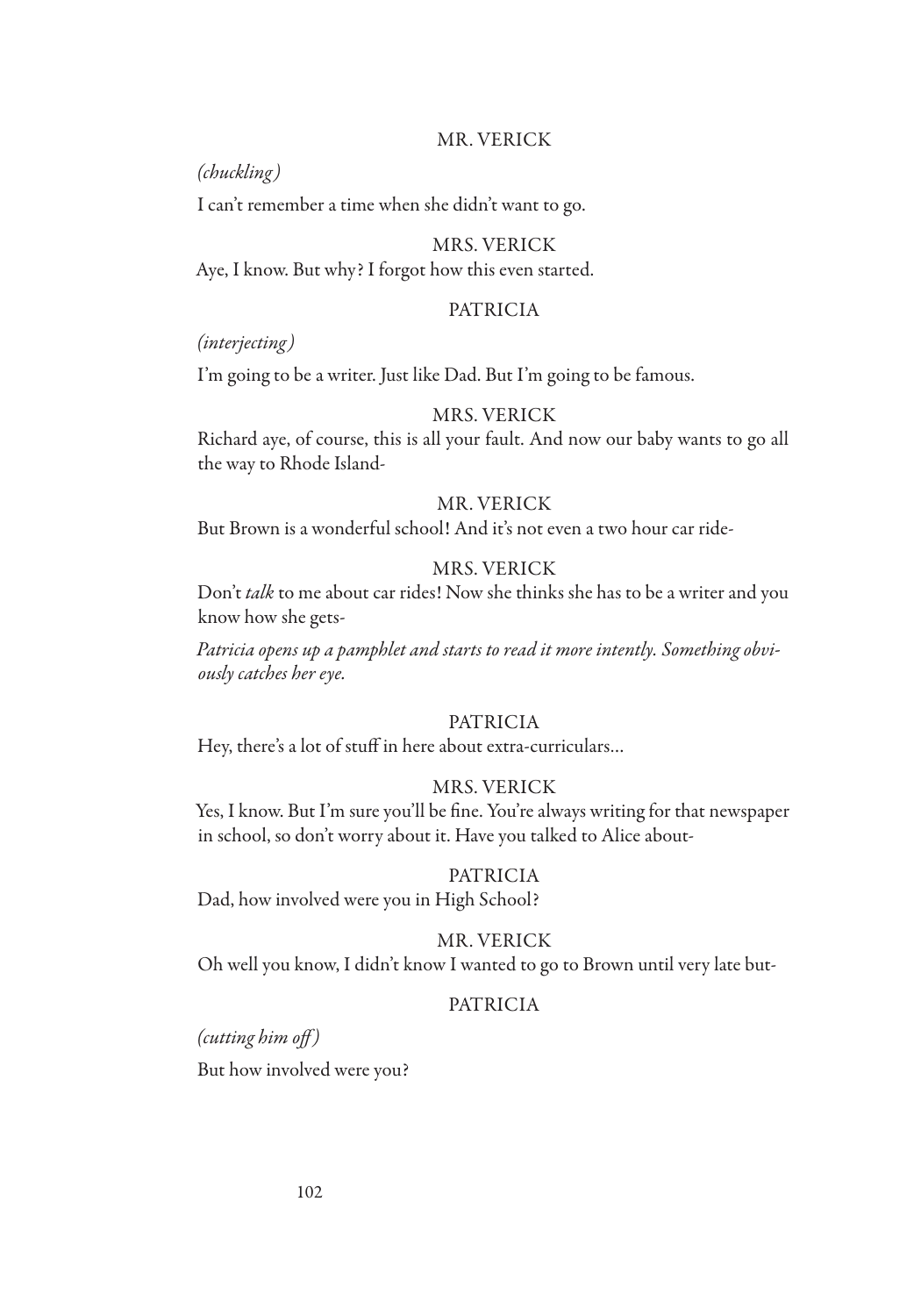## MR. VERICK

Uh…well let's see. I was Homecoming King, Senior Vice President, head of science club, one of the representatives in Student Council…and oh I got some Varsity letters, and an All-County track award…I was in the literary association, a peer leader…

## PATRICIA

You were *Homecoming King*?

## MR. VERICK

Yeah ha-ha…that was fun.

## PATRICIA

*What*? Why haven't you ever told me that you did all of this?

## MR. VERICK

I don't know, it didn't seem important.

## PATRICIA

*(whispers to herself )*

But it's so important.

MR. VERICK

What'd you say?

PATRICIA

Nothing.

## INT. HIGH SCHOOL HALLWAY

*It is the end of the day or in between classes; the hallway is loud and teeming with students. But one student stands out. Patricia is forcefully making her way through the traffic, using a combination of hopping and jogging.*

## PATRICIA

Vicki!

*VICKI is standing in the main lobby that Patricia is trying to get to. She turns toward Patricia and waves shyly.*

VICKI

I thought you said you had to go home and study?

## PATRICIA

*( finally reaching her; out of breath)*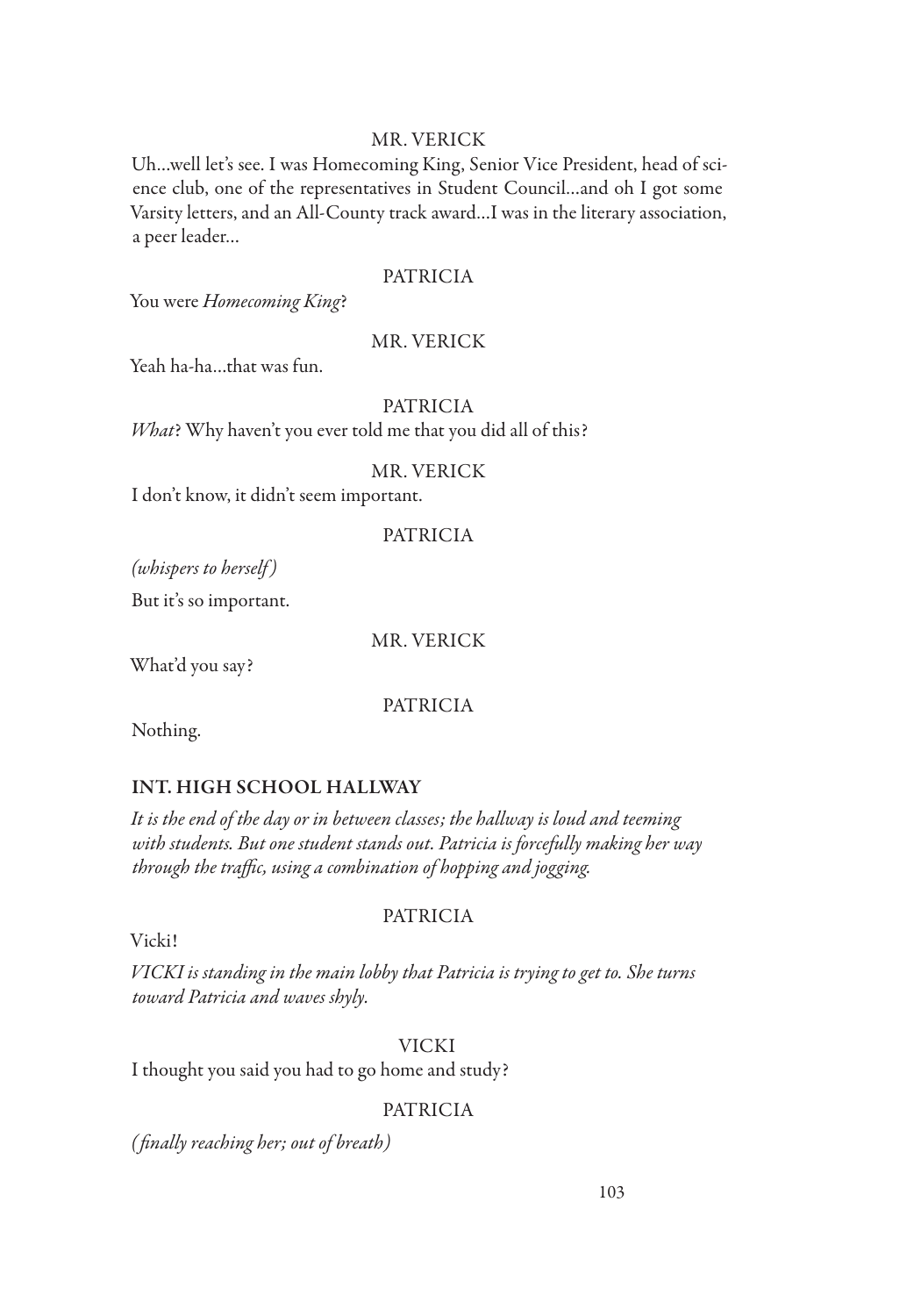Nope. Listen. I just talked to Alice for like. Two hours-

#### VICKI

Your guidance counselor?

## PATRICIA

*(still trying to catch her breath)*

And she said that. I need to. Get more involved. *(a big inhale)* If I want my application to look even decent!

#### VICKI

Oh, my god, relax. Trust me, once a college admission officer takes one look at your grades-

*Patricia is distracted by a poster hanging on the wall across from them. In giant, barely legible handwriting, the poster reads, "Don't be a hack, vote for Jack!"*

#### PATRICIA

*(holding her hand up to Vicki)*

WAIT. What's going on?

*JACK DOLE stands next to the poster with his entourage, and is handing out packets of gum. He's wearing his golf uniform and holding a club. Even though the main lobby is crowded, we can make out bits and pieces of what he's saying.*

## **JACK**

Vote for Jack, he'll give you a pack!

*His goofy smile, incredibly creative mantras and unabashed confidence are a hit with the crowd. Many students are gathered around his display and he's giving out high-fives, getting punches on the arm and hoots from the crowd. They start to join in with their own creativity.*

#### STUDENT 1

Vote for Jack, he's got our back!

#### STUDENT 2

Vote for Jack, he's great in the sack!

*Patricia is seen suddenly making her way towards the center of this crowd. She seems to have left Vicki mid-sentence.*

## JACK

I've got a great back swing.

104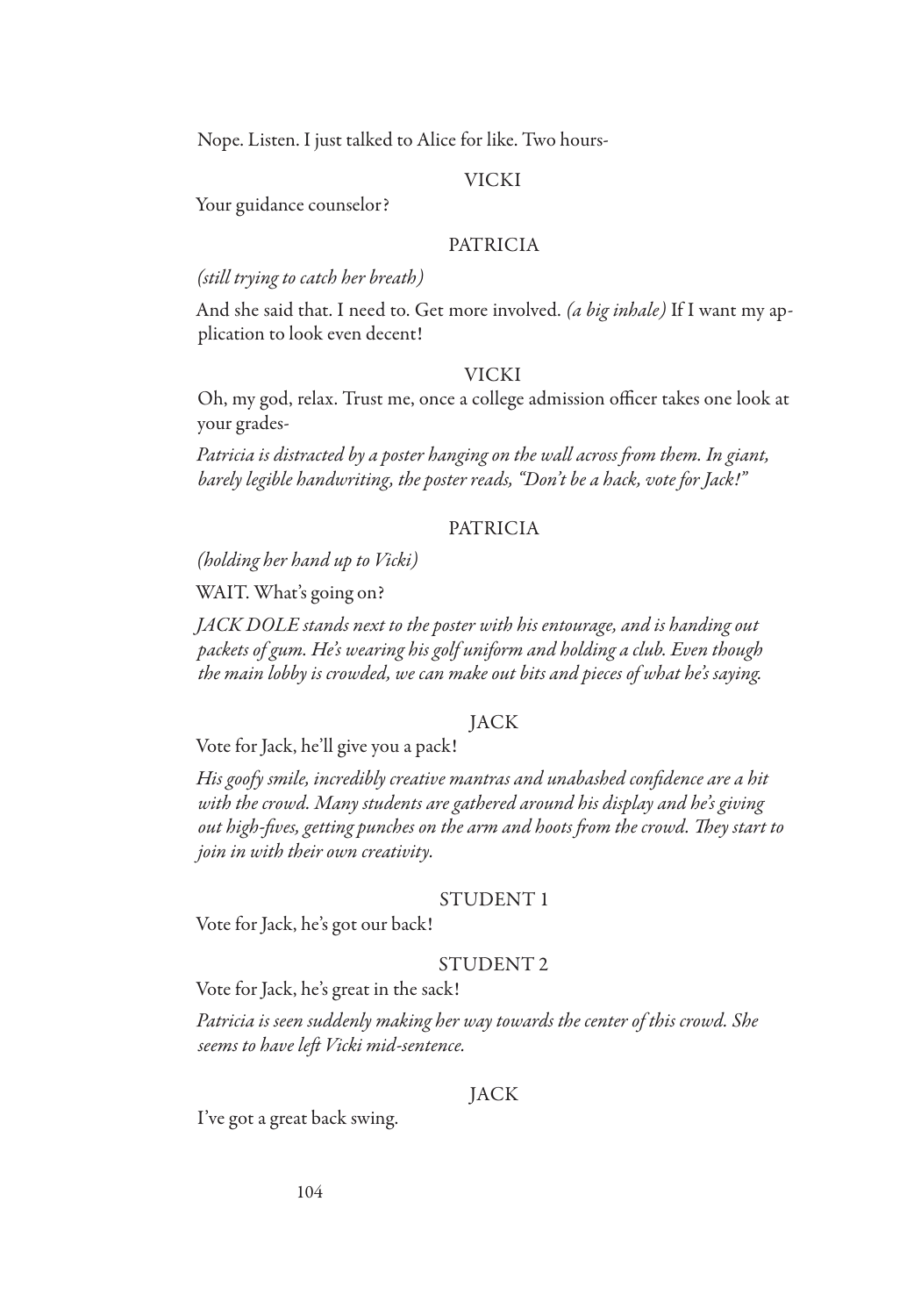*Jack says this with a wink and smiles out at the crowd. With his club, he pretends to hit a golf ball with great force, and watches intently as it sails into the distance. The crowd cheers.*

#### JACK

As President of the Golf Club and a proud member of the junior class I ask you… for your vote. Thank you.

*Jack bows magnificently and everyone continues to whoop and clap. Patricia, upon getting to the center of the mob, makes her way straight past Jack to read the rest of his poster. Nobody seems to notice her as she almost presses her nose up against the smaller print at the bottom:*

#### Vote Jack Dole for Junior Class President

*She turns to find that Vicki has followed her through the crowd. Patricia grins even more widely at her friend.*

#### PATRICIA

How much experience do you have in campaign management?

#### INT. CLASSROOM – AFTERNOON

*It is those first few minutes before class starts. Most people are sitting either in their chairs or on the tops of their desks. Jack is in the back with some of his golf friends, pretending the clubs that they're wielding are light sabers. Patricia is turned around in her seat in the front row of desks. She and Vicki are chatting animatedly.*

#### VICKI

Come on, are you serious? I've been thinking all day but it's really hard to come up with stuff. Nothing rhymes with Patricia.

#### PATRICIA

What? That's absurd. Everyone knows every word rhymes with something.

#### VICKI

I'm not sure if that's true. Why can't we just use a nickname, like Patty, or Pat? That would be so much easier. We both know that you aren't a big fan of nicknames but-

*Patricia leans in to glare piercingly at Vicki. Vicki winces. The teacher strolls into the room. Patricia flips her hair back dramatically and snaps herself back around to face forward. Vicki rolls her eyes, then leans in and whispers at Patricia's back.*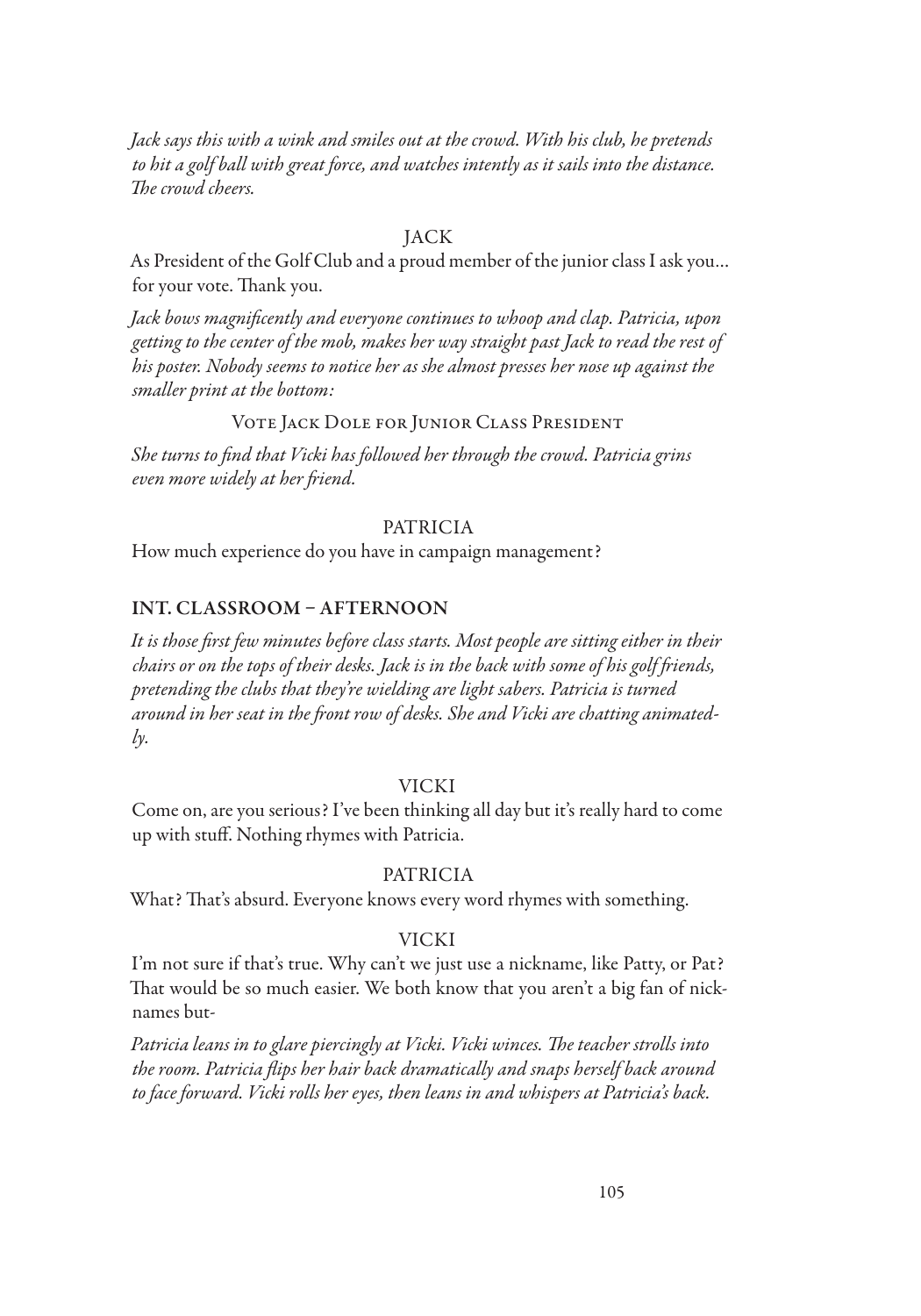#### VICKI

I could only think of other people's names, like Alicia or Trisha.

## PATRICIA

#### *(whispering back)*

What about militia? That could totally work.

#### VICKI

You're running for Junior class President, not Commander-in-Chief. *Patricia looks up dreamily.*

## TEACHER

Okay, everyone in your seats…That includes the Jedis in the back…Gentlemen? Jack and his posse, looking let down, take a seat.

#### TEACHER

Okay, so raise your hand if you did the reading last night. *Everyone raises their hand. The teacher pretends to count.*

#### TEACHER

Hmmm…ten, eleven…okay. Now, who wants to answer my question about the US Presidential election of 1824?

*Everyone puts their hand down, except for Patricia.*

#### **TEACHER**

That's what I thought. Patricia, I have no doubt that you know what made the results of this election distinguishable from most other elections?

*Patricia inhales largely.*

#### PATRICIA

The presidential election of 1824 was the first election where the winning candidate did not receive the majority of the popular vote.The winning candidate in this case was John Quincy Adams, who was also one of the more notably fashionable presidents. This happened in the elections of 1876, 1888, and 2000 as well.

#### TEACHER

Great.

*Patricia beams.*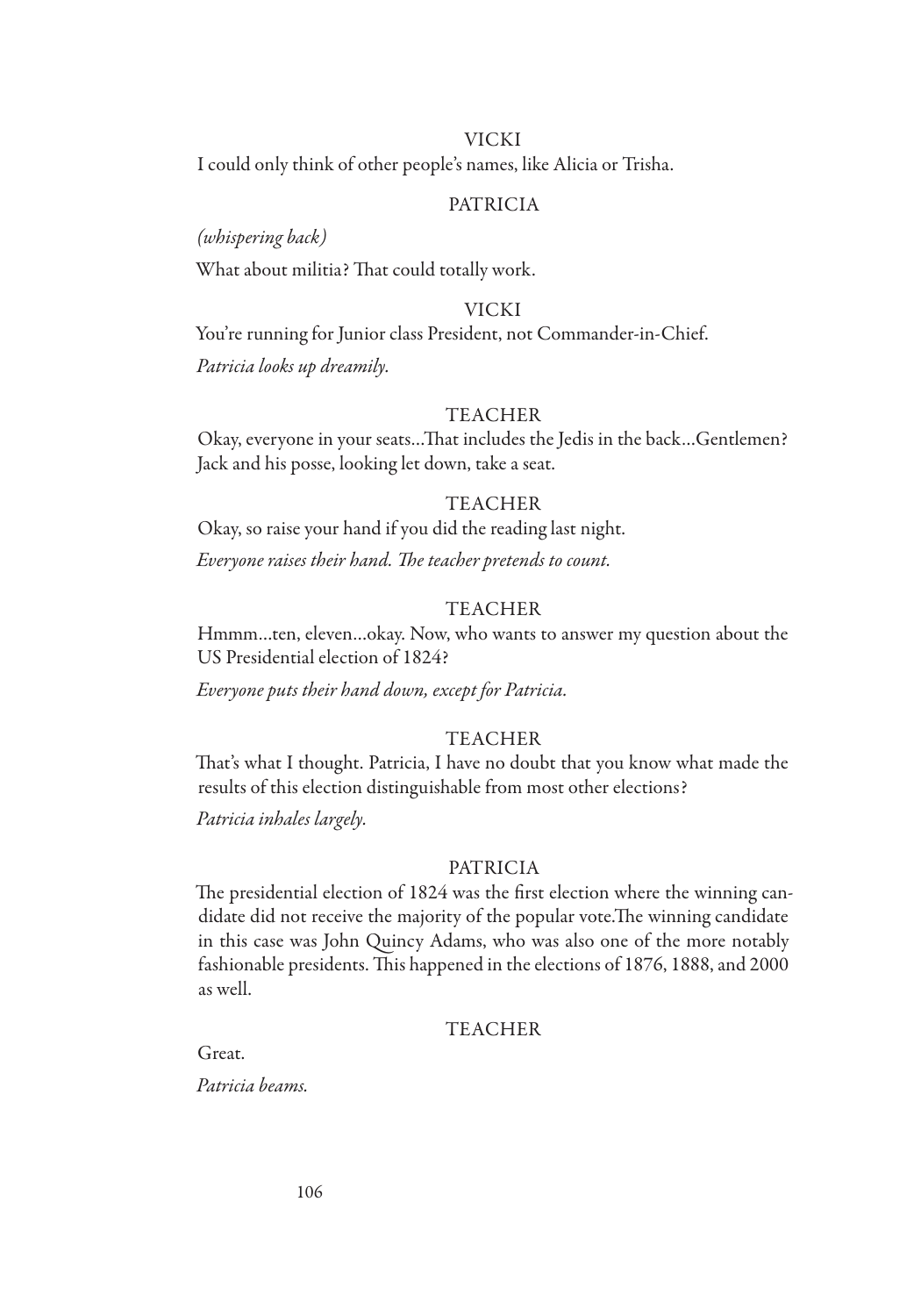## TEACHER

Now, can anyone tell me why this is significant?

*Patricia's hand shoots into the air again. The entire class groans. Then, over the noise, a voice from the back.*

## JACK

I think it's kind of unfair.

## TEACHER

*(eagerly)*

What was that, Jack?

JACK

Well, I just think it's unfair. The other guy should've definitely won.

## TEACHER

*(encouragingly)*

You mean Andrew Jackson, right?

## JACK

Uh, yeah.

## TEACHER

Good! Why do you think so?

## **JACK**

*(struggling)*

Well…if like…almost every single person in the entire country voted for the other guy…

## TEACHER

Jackson?

## JACK

Yeah Jackson…well then, it just seems kind of stupid that the uh, unpopular guy won.

## TEACHER

Good! Very good, Jack. Does anyone have anything else to add?

## PATRICIA

*(without raising her hand)*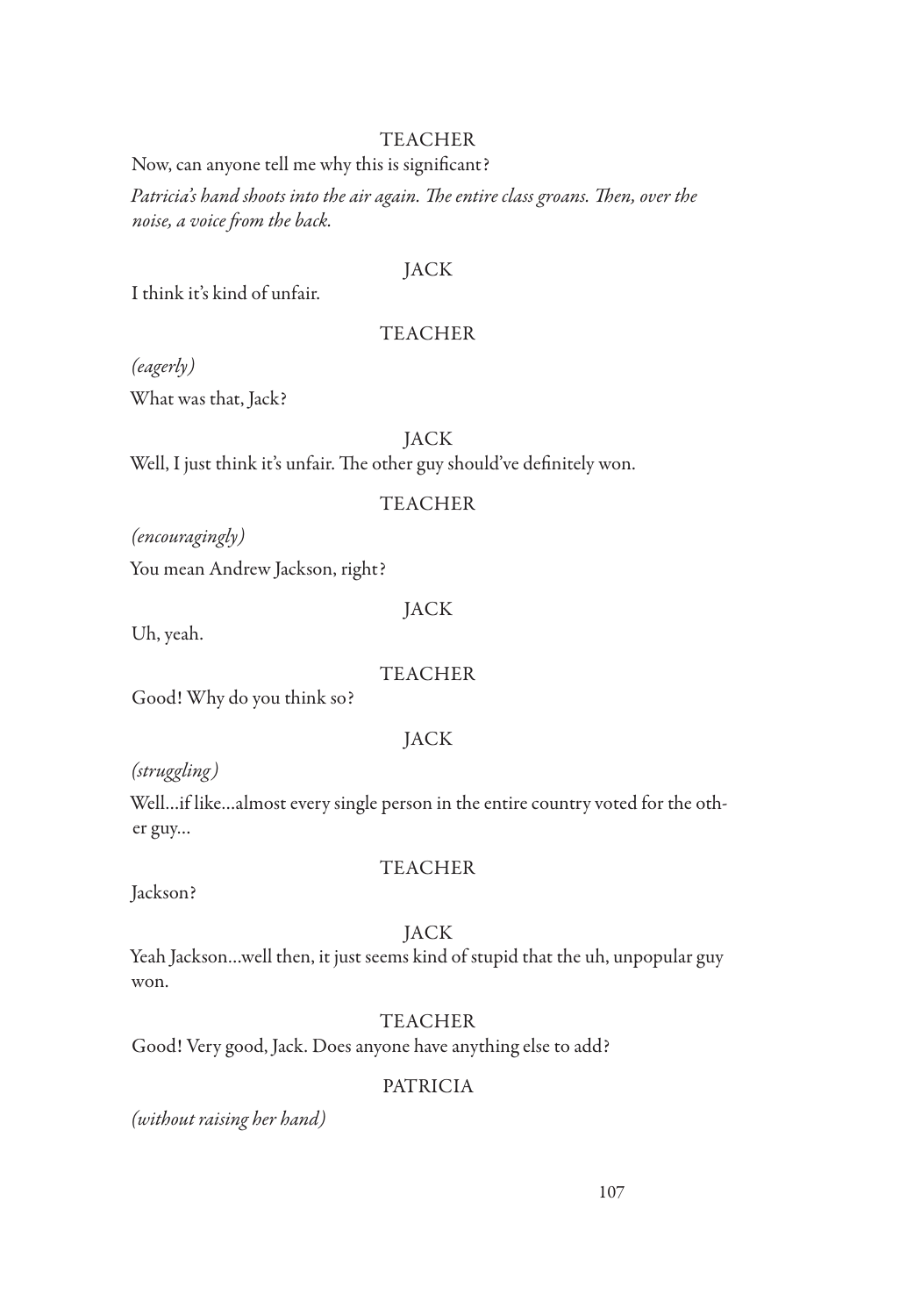Well I disagree completely.

*The entire class groans again, this time more loudly.*

## PATRICIA

The electoral college was created in our country for a reason. Our founding fathers didn't trust the populace to vote for the leader of the entire country, so they made sure that representatives from each state, who were definitely more informed than the average citizen at the time, would make the ultimate decision.

#### TEACHER

That's true. But it was a very different time period. Does anyone think that the electoral college is still necessary in present day politics?

#### JACK

I don't.

## TEACHER

And why not, Jack?

## JACK

Because! I'm running for President of the class. And I would want to know that if I win the election, it's because everyone wanted me to.

*Some light applause and cheering. Phrases like, "Vote for Jack!" and "Yeah Jack!" can be heard.*

## INSERT

*A close-up of Patricia looking livid and raising her hand again.*

#### BACK TO SCENE

Patricia starts to talk over the chatter.

## PATRICIA

Well, I'm running for president too, and I would rather be voted into office by the more informed voters.

*The class goes silent.*

## VICKI

*(whispers)*

This isn't your best campaign strategy.

*The bell rings and everyone gets up to leave. Close-up of Patricia's furious expres-*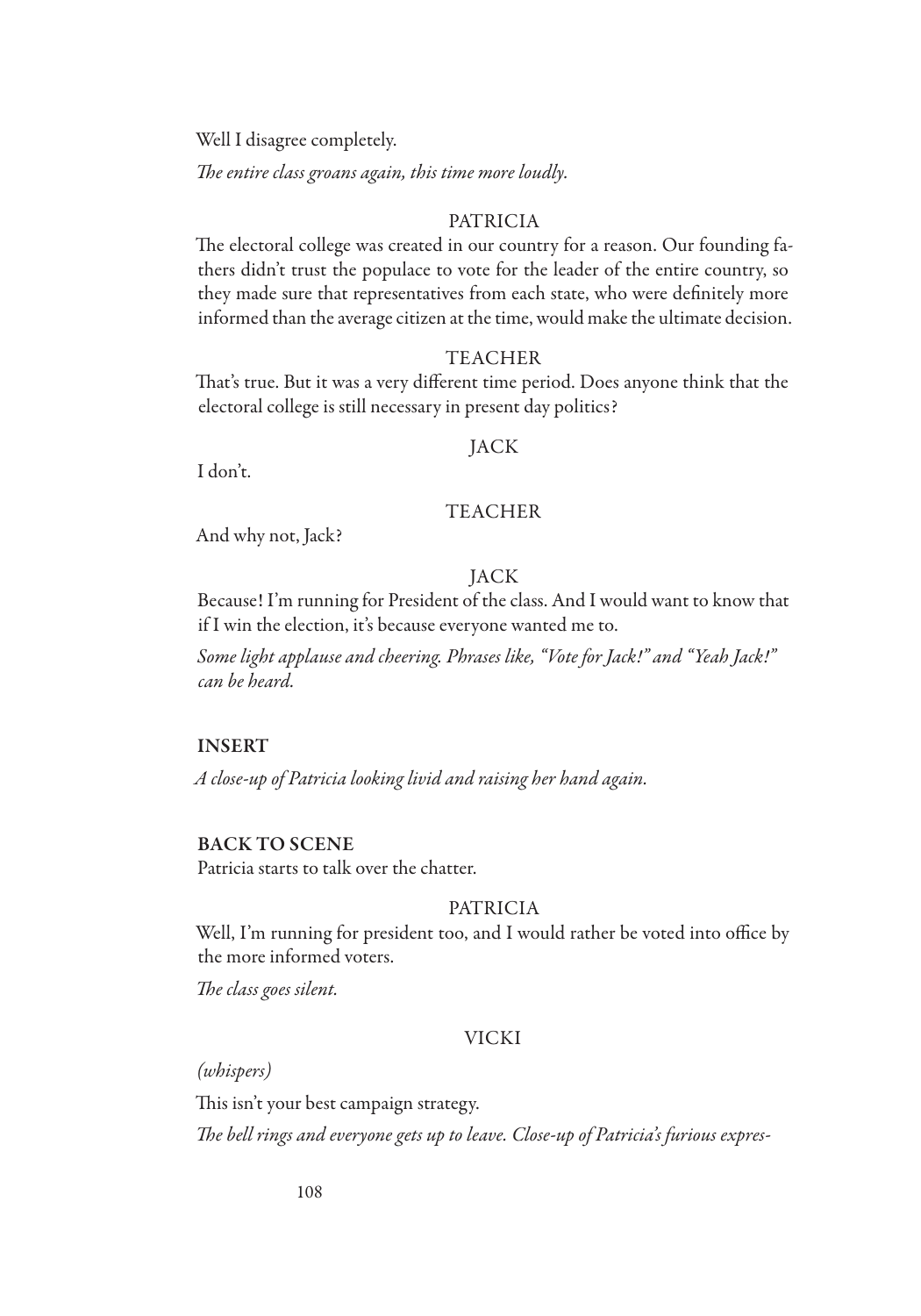*sion.*

## CUT TO INT. GROCERY STORE — DAY

*Patricia is walking down an aisle with her mom. Mrs. Verick is pushing a cart.*

#### PATRICIA

I can't believe you guys made me go food shopping with you. I have so much to do.

## MRS. VERICK

We never get to see you anymore; we miss you, Pattycakes. And I like that bag. Patricia makes a disgusted face at the nickname, but then smiles at the compliment.

## PATRICIA

It's Gucci.

*She looks down at her bag admiringly.*

#### PATRICIA

Yeah well, I've just been so busy with the election. I can't believe it's in two days.

#### MRS. VERICK

Honey, do you even care about being president? Or do you just want to win?

*Patricia picks up a super-size package of gum off the shelf of the aisle they're walking down. She looks it over.*

#### PATRICIA

Both of course. It's going to look so good on my Brown application though…I really need this.

## MRS. VERICK

Do you really think you need *this*?

## PATRICIA

Well, yeah. Handing out gum really seemed to be working for Jack.

*Mrs. Verick stops in her tracks to look at Patricia incredulously when Mr. Verick suddenly pops into the aisle, jogging. He is smiling widely with a can of something held high above his head in a victory pose.*

## MR. VERICK

I found the beets! Finally, I've been looking all-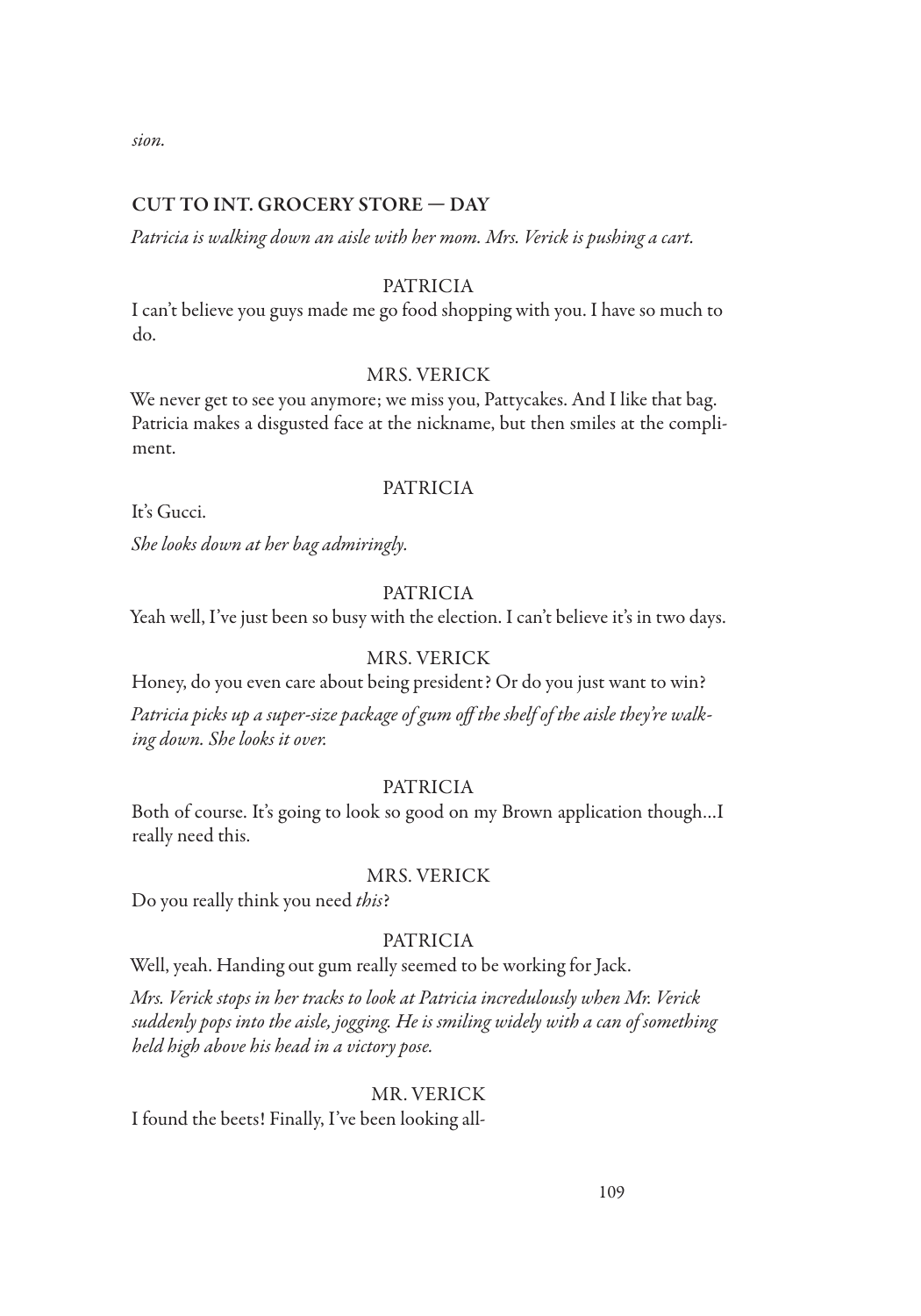#### MRS. VERICK

*(angrily)*

*Beets*? Since when have we ever eaten beets? I said *peas*. We need some frozen *peas*.

*Her pronunciation of peas really does sound a lot like beets. Mr. Verick, looking crestfallen, slowly lowers his arm with the can of beets and starts to turn back around.*

#### MR. VERICK

Oh. Okay, well I'll just go put these back then.

## MRS. VERICK

No, no, it's okay; I'll do it. You get the rest of the list with Patricia, please. *She hands him the list.*

#### MR. VERICK

Got it.

*Mrs. Verick hurries out of the aisle. Mr. Verick and Patricia walk slowly down the aisle with the cart.*

## MR. VERICK

Okay, hmmm, let's see. Well, everything on the list seems to be crossed off already, ha-ha…

#### PATRICIA

You know I think we should buy some magic markers too. I need them for my flyers.

#### MR. VERICK

Oh, you're still making more? Are you trying to wallpaper the entire school with them? Because that sounds like an excellent campaign strategy to me-

#### PATRICIA

Daaad.

## MR. VERICK

Ha-ha. So, why don't you tell me about the election?

#### PATRICIA

I think it's going okay so far. Jack's very slightly in the lead, but I have a couple more days to change some minds. I think if I just-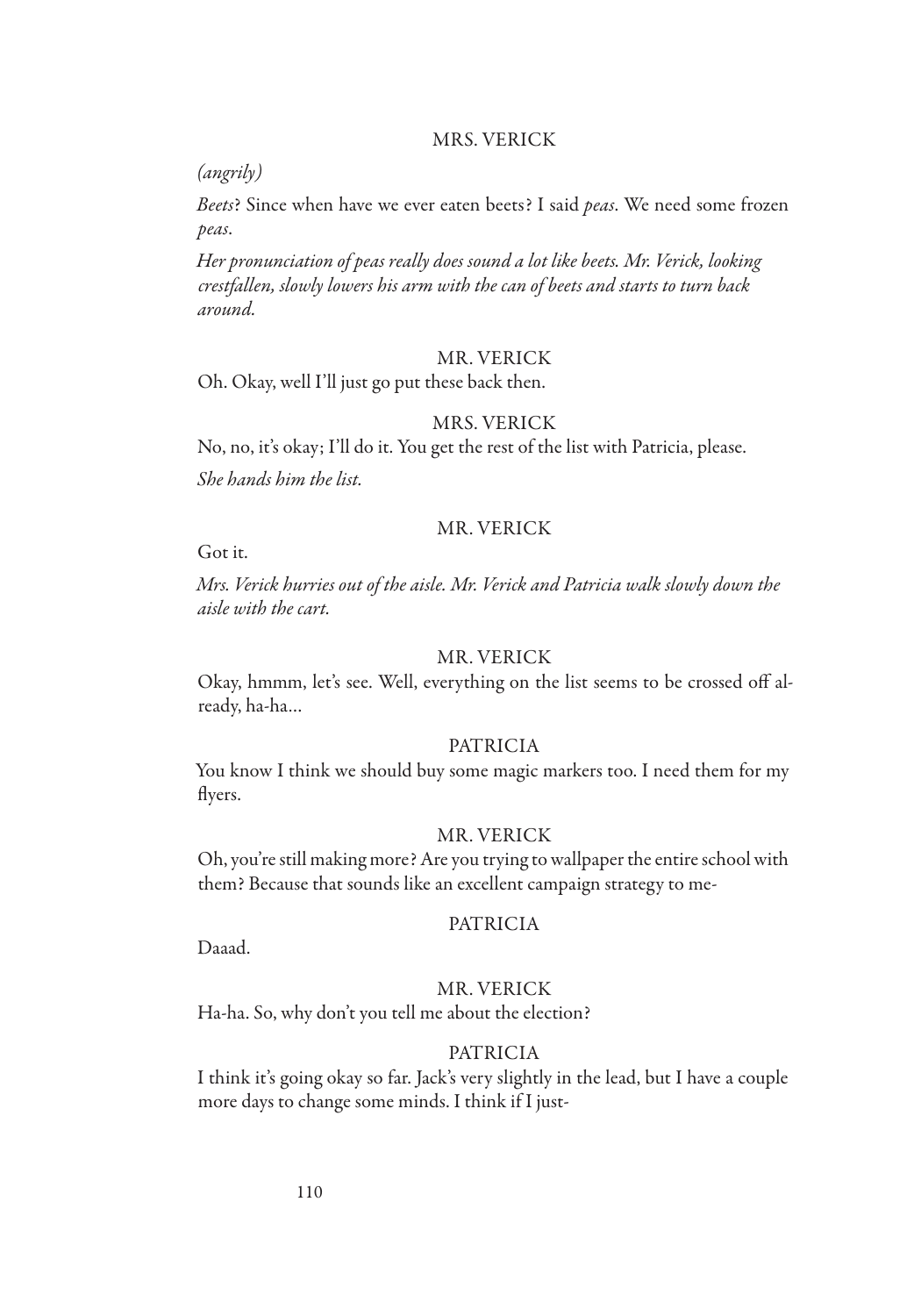## MR. VERICK

Does everyone know your plan?

#### PATRICIA

What do you mean?

#### MR. VERICK

I mean, once you're elected, what are you planning on doing?

## PATRICIA

Um…

*Mr. Verick stops the cart to pick up a package.*

## MR. VERICK

Oooh, awesome. Avocados- Well, that's definitely something you might want to think about, honey. Do you think we could persuade your mom to make her special Guatemalan guacamole tonight?

## INT. HALLWAY – NEXT DAY

*Patricia is trying to catch up to Jack, who is sauntering down the hall with his entourage, casually twirling his club and adorned in his golf garb, as always. As Patricia almost reaches him, she spots a "Vote for Jack" poster to her right. She looks around to make sure not too many people are watching, and then unmercifully tears it down and quickly tacks on one of her own flyers in its place.*

*Close-up of the flyer: "Vote for Patricia, she's tough as a militia."*

Jack!

## PATRICIA

*Jack spins around. Patricia looks sweaty and desperate.*

## PATRICIA

What time are the second round of speeches today?…I can't find a single person who knows.

*He looks her up and down. She is wearing very professional-looking clothing.*

#### JACK

Wow. Don't you look like a hole-in-one.

*After he says this he pretends to shoot Patricia with his golf club and blows smoke off the top of it. Then he laughs.*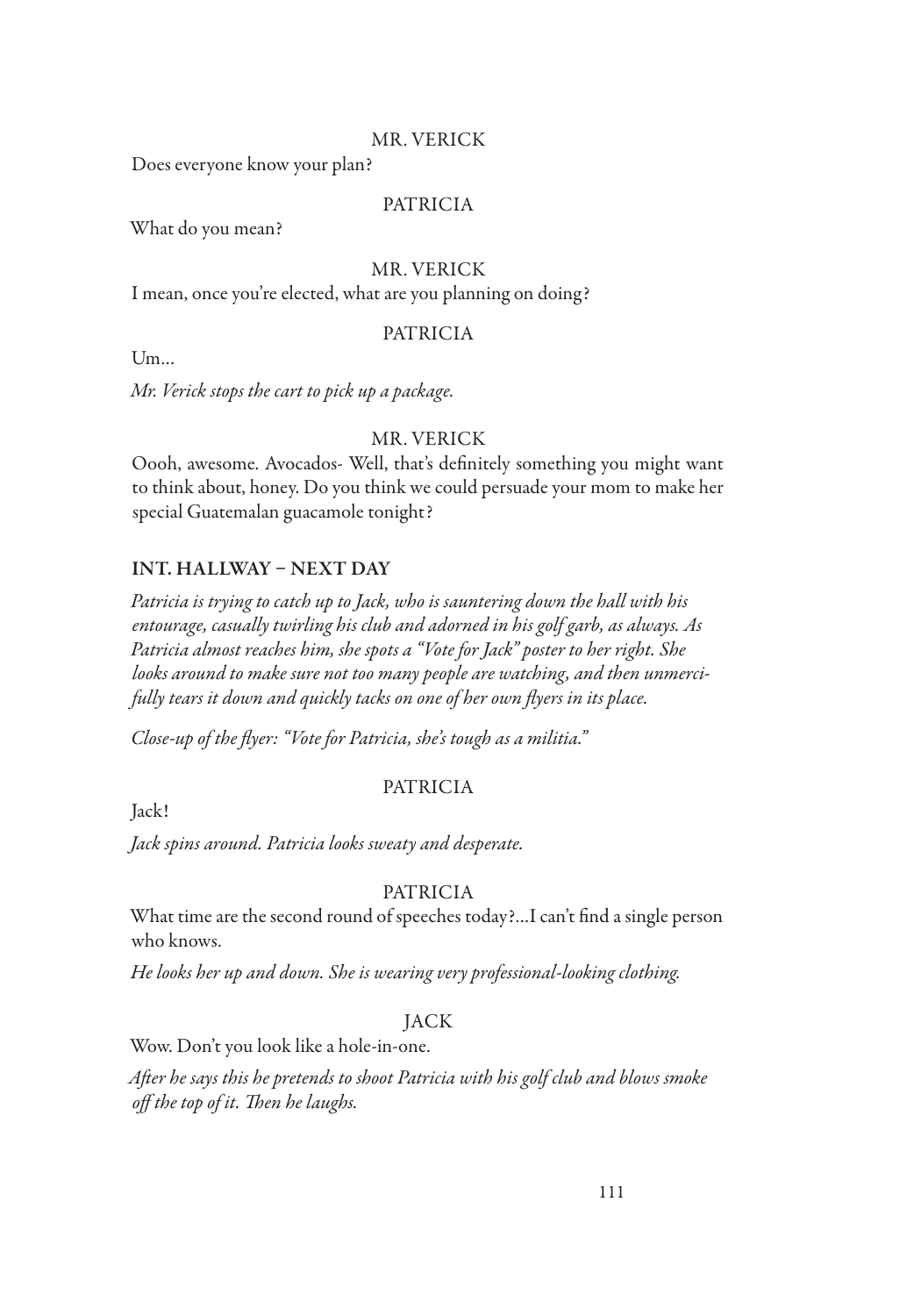#### JACK

They start in a couple of minutes…Good luck with yours.

*Patricia eyes him suspiciously.*

## PATRICIA

You too…

*Jack turns to walk through the double doors of the auditorium. When he opens the door a booming chorus of, "Jack! Jack! Jack!" fills the hallway. He looks back to Patricia, smiling smugly. The cheers reverberate around them even after the door slams shut.*

*Vicki has materialized behind Patricia. Patricia turns to her with tears in her eyes.*

## PATRICIA

I can't believe I'm saying this, but I think I might actually lose to that *idiot*! *Patricia collapses into Vicki's arms with the weight of this final realization.*

#### EXT. HIGH SCHOOL – MORNING

*A banner strung across the main entrance reads, "Junior and Senior Class Election Day."*

#### INT. A 1990 RED JETTA

*Patricia gazes dolefully out of the passenger side window at the banner. Mrs. Verick is pulling into the parking lot.*

#### MRS. VERICK

You know, I heard that they're having a club seminar today.

#### PATRICIA

How do you always know about these seminars?

#### MRS. VERICK

Aye, I don't know. The school sends me at least ten e-mails every day.

*Patricia snorts.*

#### PATRICIA

Really? And you read them all?

## MRS. VERICK

Yup. And I think you should go to this one. It actually looks pretty interesting.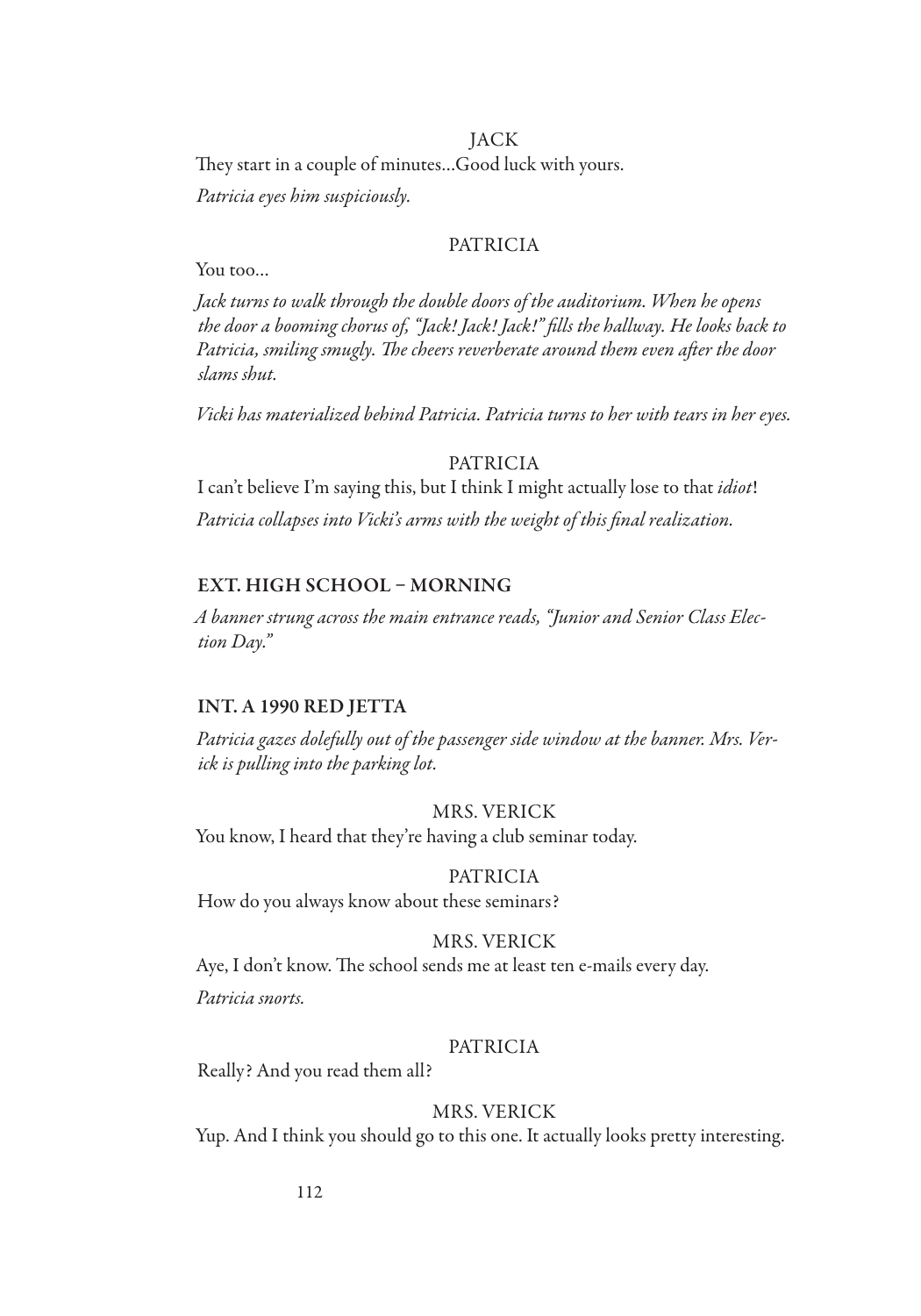Nothing about High School is interesting to me.

## MRS. VERICK

Oh yeah? Well did you know that there was a fencing club? *Patricia laughs.*

## PATRICIA

You wouldn't catch me dead in one of those shiny polyester astronaut suits.

## MRS. VERICK

Ha-ha, okay. But you should really think about going.

*Mrs. Verick stops the car and Patricia starts to get out.*

## PATRICIA

Okay. I'll think about it. Maybe it'll take my mind off of this stupid election.

## INT. HIGH SCHOOL HALLWAY

*Vicki and Patricia are walking to class. They are passing many "Vote for Jack" posters, but Patricia isn't ripping any of them down. Vicki, noticing her downtrodden mood, is trying to cheer Patricia up.*

#### VICKI

Look! A club fair!

## PATRICIA

Ugh, my mom was talking about that all morning.

*Patricia and Vicki walk into the cafeteria over which a "CLUB FAIR!" sign is hung.*

## VICKI

We should sign Jack up for Poetry Club, ha-ha.

*Patricia sees a sign that says FASHION CLUB and her eyes widen. She disregards Vicki's statement completely and walks over to the table in a trance-like state. She starts to paw at a handbag that is sitting atop the display.*

## PATRICIA

*(whispers)*

Gucci.

*Patricia seems to need to gather herself before she speaks to herself.*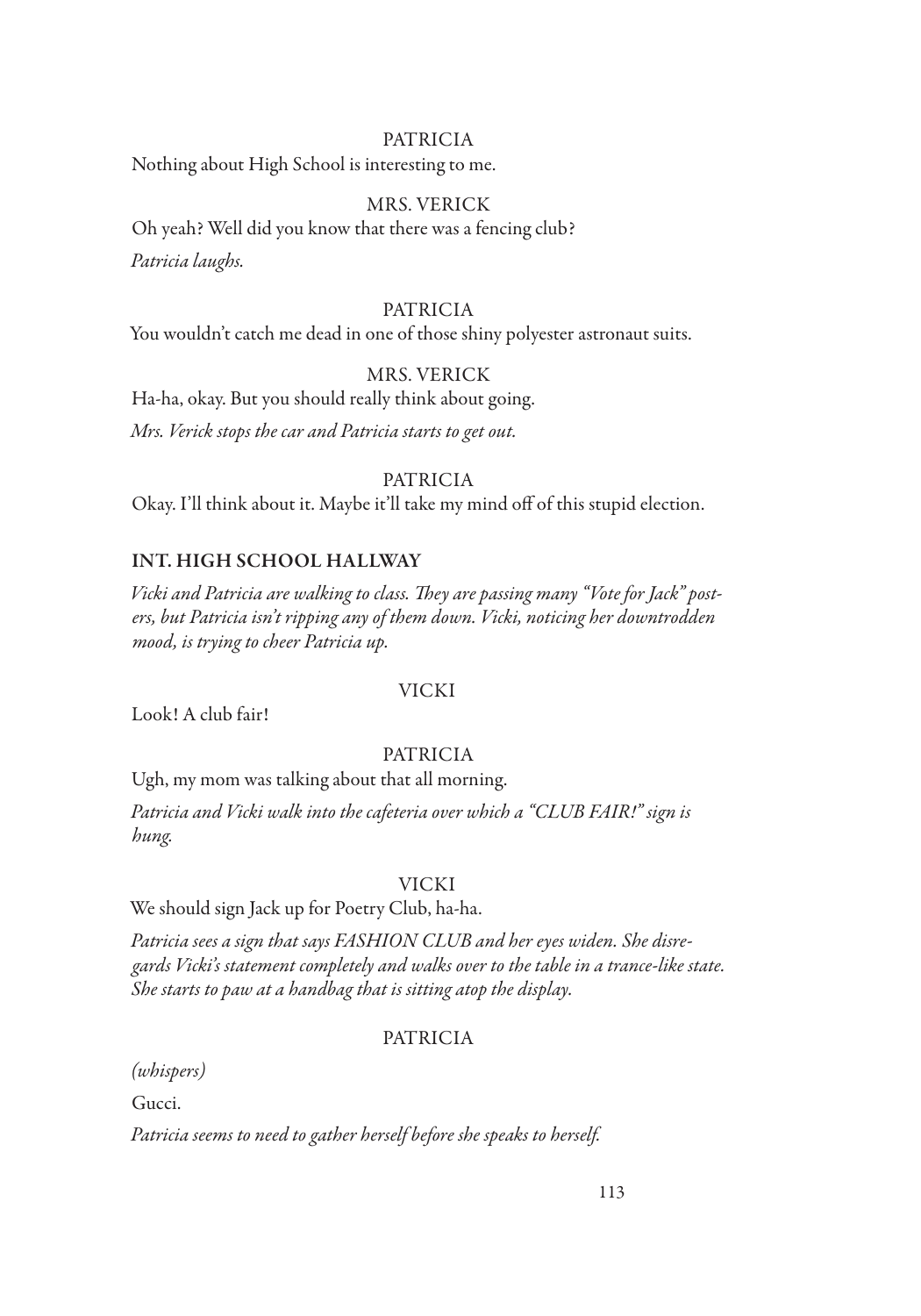*(still whispering)*

I didn't even know we had one here.

*Patricia turns to Vicki, suddenly brighter.*

#### PATRICIA

What if I just joined this? *And* poetry club *and* fencing club. Don't you think that'd be enough? For my application?

*Patricia grins radiantly at Vicki, who does not return her smile.*

#### VICKI

Are you kidding? You're going to give up *now*? We only have to last for the rest of today. And come on, look at your opponent! I didn't think it was possible, but he's getting even more ridiculous.

*A shot of Jack. He's visible from the cafeteria doors. Jack is standing behind a campaign table, grinning goofily and giving out thumbtacks. He has a megaphone.*

## JACK

Vote for Jack, he'll get you a tack!

#### BACK TO SCENE

*Patricia sighs.*

#### PATRICIA

Look Vicki. I appreciate your help but…the only reason I did this was so it would help me get into Brown.

#### VICKI

But don't you care at all? I know that nobody else thinks this yet, but I *really* do think you would make a better president than Jack.

#### PATRICIA

There's no point! No one's even listening to me. I don't have anything more to say and I'm just past the point of caring anymore.

#### VICKI

*(sharply)*

Well. Then I guess I don't care anymore, either.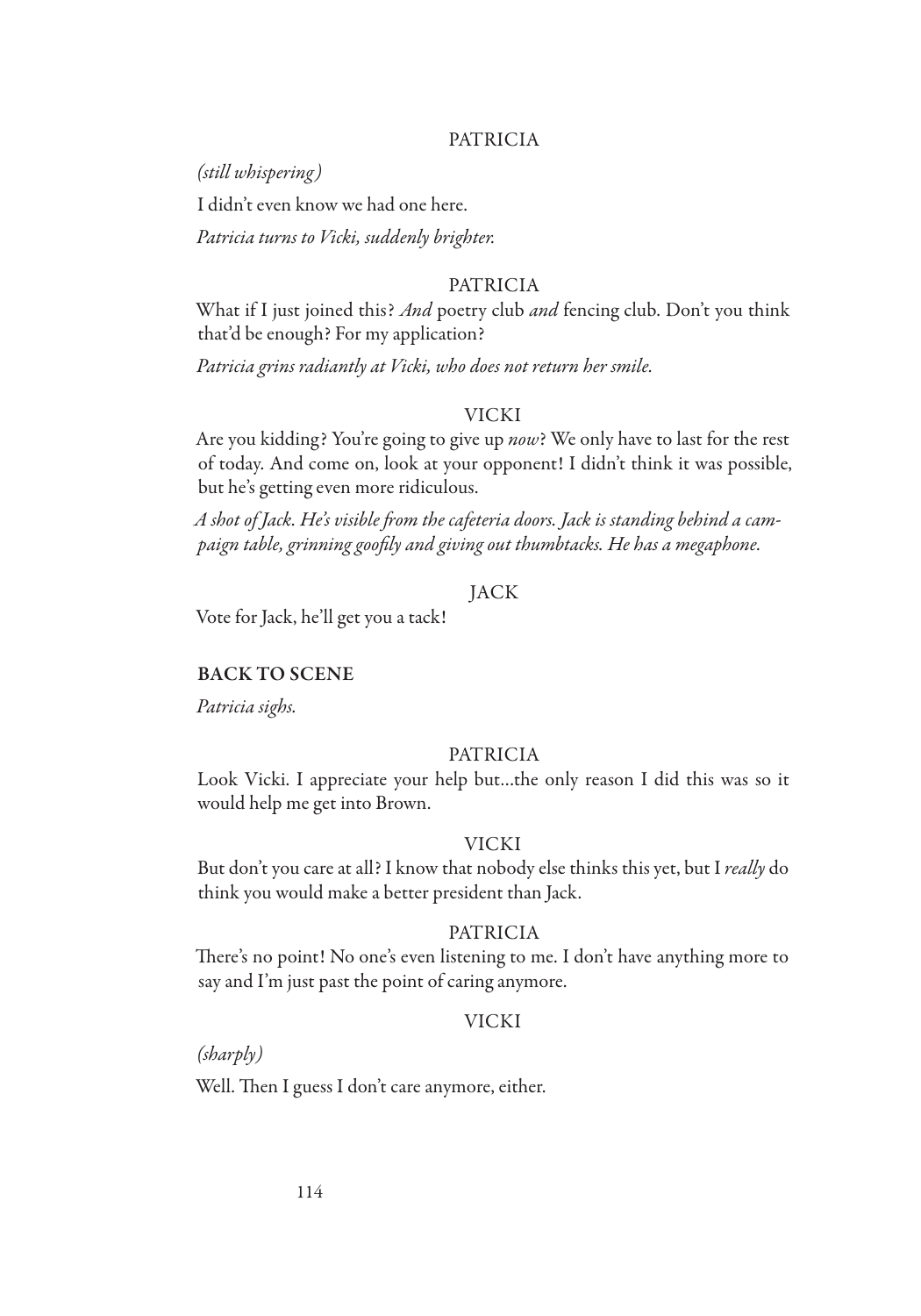Fine.

*Vicki walks quickly away without looking back. Patricia is suddenly all alone. She looks around, gives the girl behind the fashion club table an awkward smile and then glances down to rummage through her own Gucci bag. She finds her phone.*

## INSERT

*One missed call: Dad*

#### BACK TO SCENE

*She presses redial and starts to walk toward the exit door of the cafeteria. Mr. Verick picks up on the first ring.*

#### MR. VERICK

Hey! I had some extra time at work and I wanted to know how you were doing. How's your stellar campaign going?

#### PATRICIA

It's, um, good.

#### MR. VERICK

Is everyone liking your campaign strategies?

*Patricia glances towards the door where Jack is.*

## PATRICIA

*(quavering)*

I don't know, Dad. Nobody wants to listen. And I don't even really have a plan.

#### MR. VERICK

What? How can people not listen to *you*? All you do is talk. You just have to make them listen. And you always have a plan for everything. Why is this any different?

#### PATRICIA

I don't know…

#### MR. VERICK

You could at least try, honey. Whether you get into Brown or not, you'll regret it if you don't at least try today.

*Patricia doesn't respond.*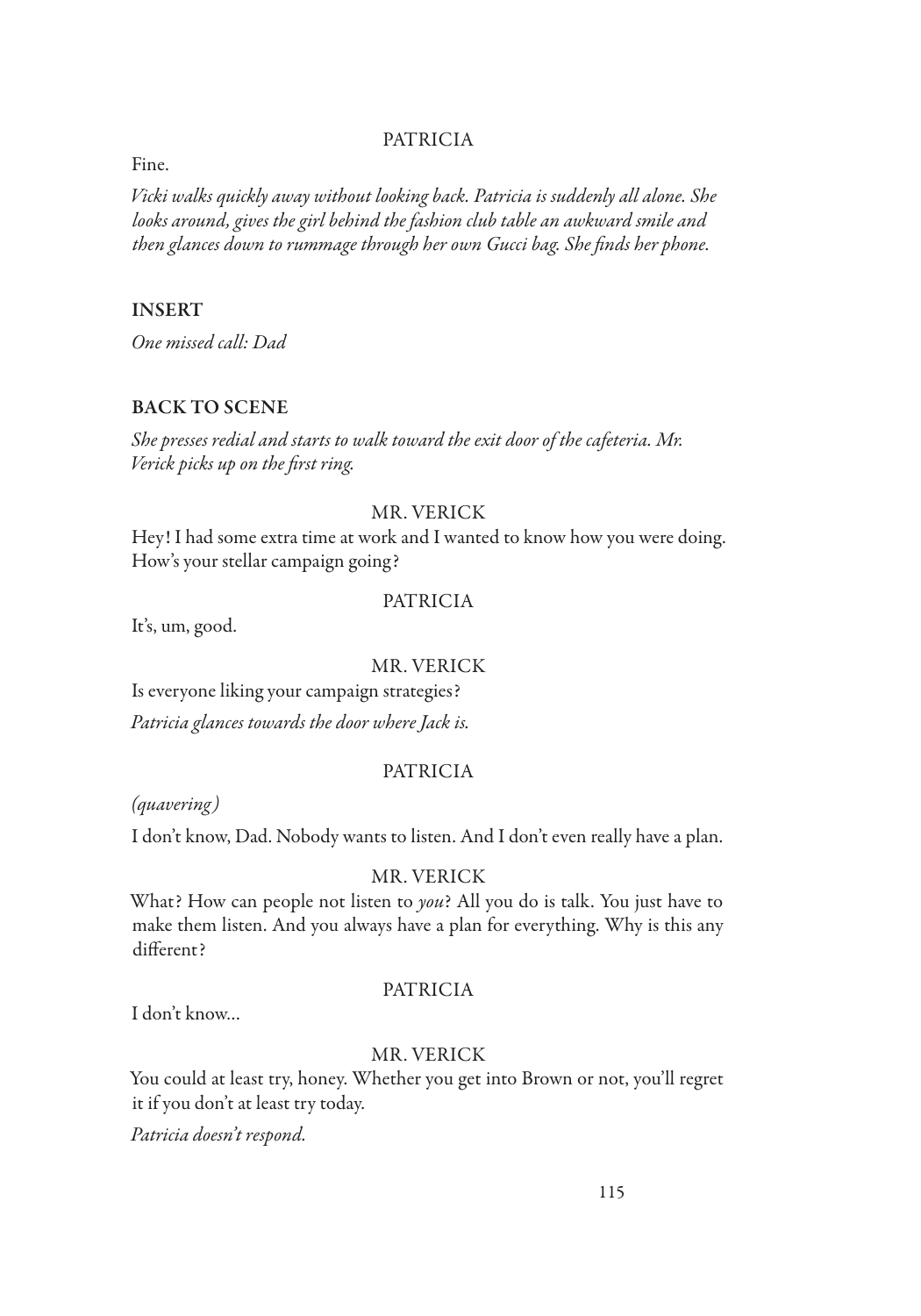#### MR. VERICK

I gotta get back to work, hon. Good luck today. I love you.

#### PATRICIA

Love you, too.

#### INT. HALLWAY

*Patricia walks brazenly out of the Club Fair and into the hallway where Jack is still handing out thumbtacks. There is a person in a giant animal with horns costume standing next to Jack. Patricia appears beside this person. She taps him on the shoulder.*

#### PATRICIA

Excuse me, could I borrow that for a second?

#### STUDENT 1

Yeah, sure.

*He hands her the megaphone he's been holding. Patricia jumps atop Jack's campaign table in one swift bold motion and clicks on the megaphone. It squeals. Sounds of dissent are heard among the students as they look around to locate the source of the noise.*

#### PATRICIA

Can I have everyone's attention please?

*She already has their attention. Patricia spots Vicki and they lock eyes for a second. Vicki gives her a questioning look. Patricia clears her throat.*

#### PATRICIA

Hello everyone. I'm Patricia Verick and I'm running for Junior class president.

*An obnxious boo is heard above the increasing silence, and there is some snickering. Patricia continues on.*

#### PATRICIA

I know that a lot of you don't really have a good idea of who I am. I'm not on a sports team like Jack and I know that in my almost three years here, I really haven't done all that much to reach out to many of you. And honestly…I have never regretted it more. I feel like I missed out on so many experiences, and so many possible friendships. We have one more year together, our senior year, and during this year, I plan on trying to get to know as many of you as I possibly can. I want to be president because I feel that I am qualified, but also because I feel it will help me accomplish this goal of reaching out. Because after next year, we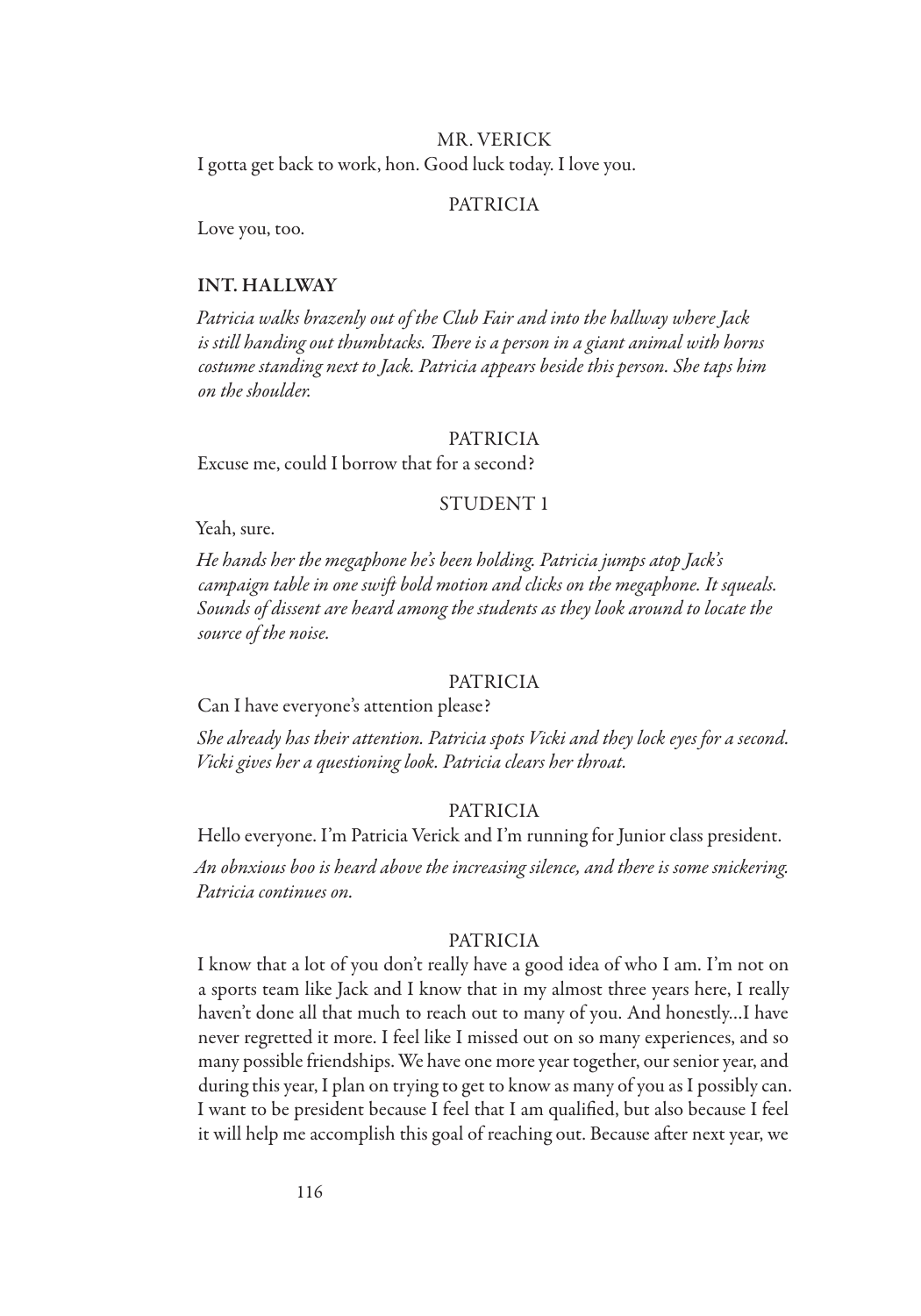all go our own separate ways, to chase down our separate goals, and there will be no turning back.

*She inhales. It's silent. Everyone is listening.*

## PATRICIA

And. I *know* that you guys know that Jack isn't going to give anyone a free Mac. Or find a way to get us lunch from Bennihanna's like he said in his speech. That would be a completely inappropriate use of the class budget. And while on the topic of budgets, I've been in advanced math classes since the ninth grade and I think I'd be great at dividing our class funds reasonably. Also-

*Jack sees his opportunity and shouts out over Patricia's speech.*

#### JACK

#### HEY EVERYONE! I got me a yak!

*The crowd around the table whoops and cheers loudly. Many of them band together and attempt to lift Jack's friend, who is wearing a moose costume, on their shoulders. The horde of students is now gathered around him and they start to leave the section of the hallway, following Jack and chanting in unison, "Jack's got a yak!" Soon, Patricia is the only one left in the area, still standing on the table. She slowly lowers herself down into a sitting position. Vicki seems to appear out of nowhere, and puts a hand on her friend's shoulder.*

#### VICKI

You had them there for a second.

#### PATRICIA

Yeah.

#### VICKI

And you always had my vote.

#### PATRICIA

Thanks.

*A beat.*

#### VICKI

Are you gonna be okay?

## PATRICIA

Yeah, I guess. But to be honest…how could one really expect to win against an animal as graceful and majestic as the long-haired bovine found solely throughout the Himalayan region of south Central Asia? The yak may have split from-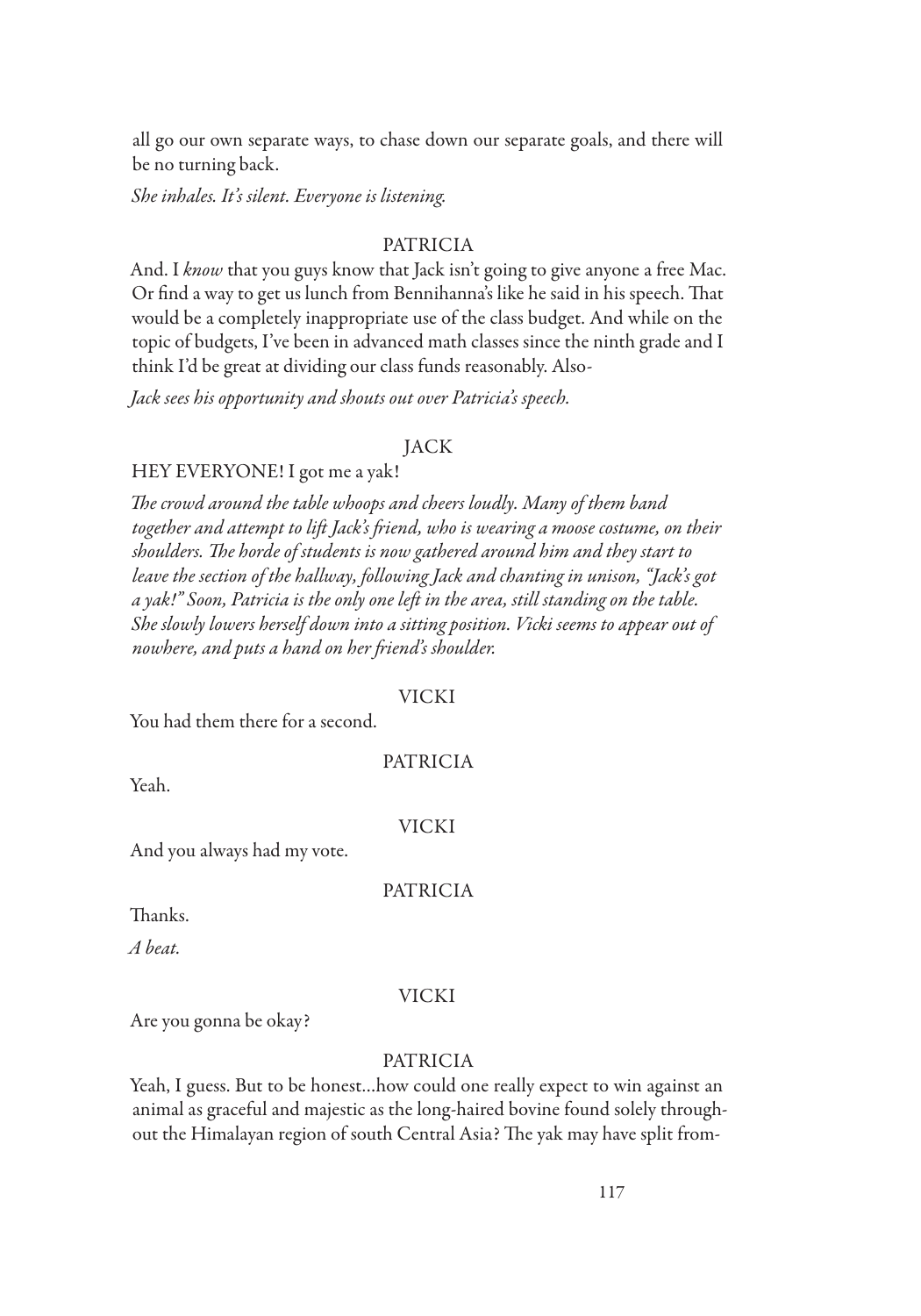#### VICKI

Oh my god. Shut up.

#### INSERT

*A montage of school newspapers with Jack's face plastered on the front page, smiling his toothy smile, with titles like, "Jack Dole becomes Junior Class President," and then, "Junior Class President Steps Down After Students Demand Free Computers."*

#### INT. A 1990 RED JETTA – WINTER – DAY

#### PATRICIA

Look!

*A grinning Patricia scoots into the passenger seat and throws an intricately knitted scarf at her mom.*

#### PATRICIA

I made this for you in fashion club today.

*Mrs. Verick gasps dramatically.*

#### MRS. VERICK

Wow! Thanks, Pattycakes. It's really wonderful. I can't believe you did this yourself; you're getting so good.

*Patricia sticks her tongue out playfully at the nickname.*

#### PATRICIA

You're very welcome. The teacher only helped me out a little bit.

MRS. VERICK That was nice of her. Can you put it in my purse for me, please?

#### PATRICIA

Yeah, sure.

#### MRS. VERICK

Speaking of my purse, did you finally get your yearbooks today?

#### PATRICIA

Ha-ha, nope, not yet, but hopefully we'll get them sometime before the end of senior year, before we're already packed up and shipped off to college.